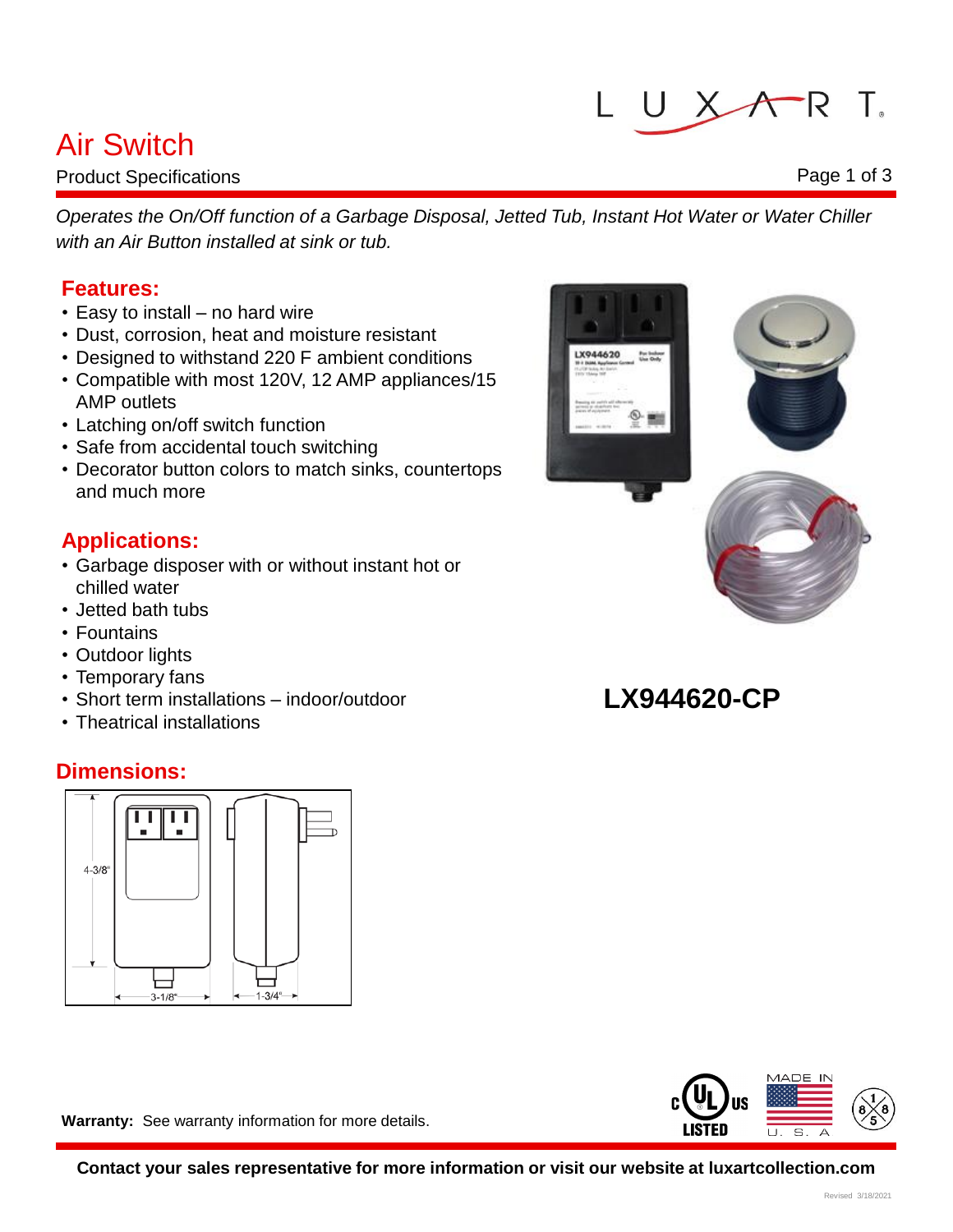#### $\nabla R$  T. L U X

## Air Switch

#### Product Specifications

#### Page 2 of 3





| $\checkmark$ To Submit | <b>Part Number</b> | <b>Description</b>                      | <b>Finish</b>                  |
|------------------------|--------------------|-----------------------------------------|--------------------------------|
|                        | LX944620-AR        | Single Outlet Direct Plug In Air Switch | <b>Arctic Stainless Steel</b>  |
|                        | LX944620-BLM       | Single Outlet Direct Plug In Air Switch | <b>Black Matte</b>             |
|                        | LX944620-KS        | Single Outlet Direct Plug In Air Switch | <b>Black Stainless Steel</b>   |
|                        | LX944620-BN        | Single Outlet Direct Plug In Air Switch | <b>Brushed Nickel</b>          |
|                        | LX944620-BSS       | Single Outlet Direct Plug In Air Switch | <b>Brushed Stainless Steel</b> |
|                        | LX944620-CAFE      | Single Outlet Direct Plug In Air Switch | Café                           |
|                        | LX944620-CZ        | Single Outlet Direct Plug In Air Switch | Champagne Bronze               |
|                        | LX944620-CBZ       | Single Outlet Direct Plug In Air Switch | <b>Classic Bronze</b>          |
|                        | LX944620-AF        | Single Outlet Direct Plug In Air Switch | <b>French Gold</b>             |
|                        | LX944620-ORB       | Single Outlet Direct Plug In Air Switch | Oil Rubbed Bronze              |
|                        | LX944620-CP        | Single Outlet Direct Plug In Air Switch | <b>Polished Chrome</b>         |
|                        | LX944620-PN        | Single Outlet Direct Plug In Air Switch | <b>Polished Nickel</b>         |
|                        | LX944620-PBB       | Single Outlet Direct Plug In Air Switch | <b>PVD Brushed Bronze</b>      |
|                        | LX944620-RBZ       | Single Outlet Direct Plug In Air Switch | <b>Rustic Bronze</b>           |
|                        | LX944620-TB        | Single Outlet Direct Plug In Air Switch | <b>Tuscan Bronze</b>           |

**Contact your sales representative for more information or visit our website at luxartcollection.com**